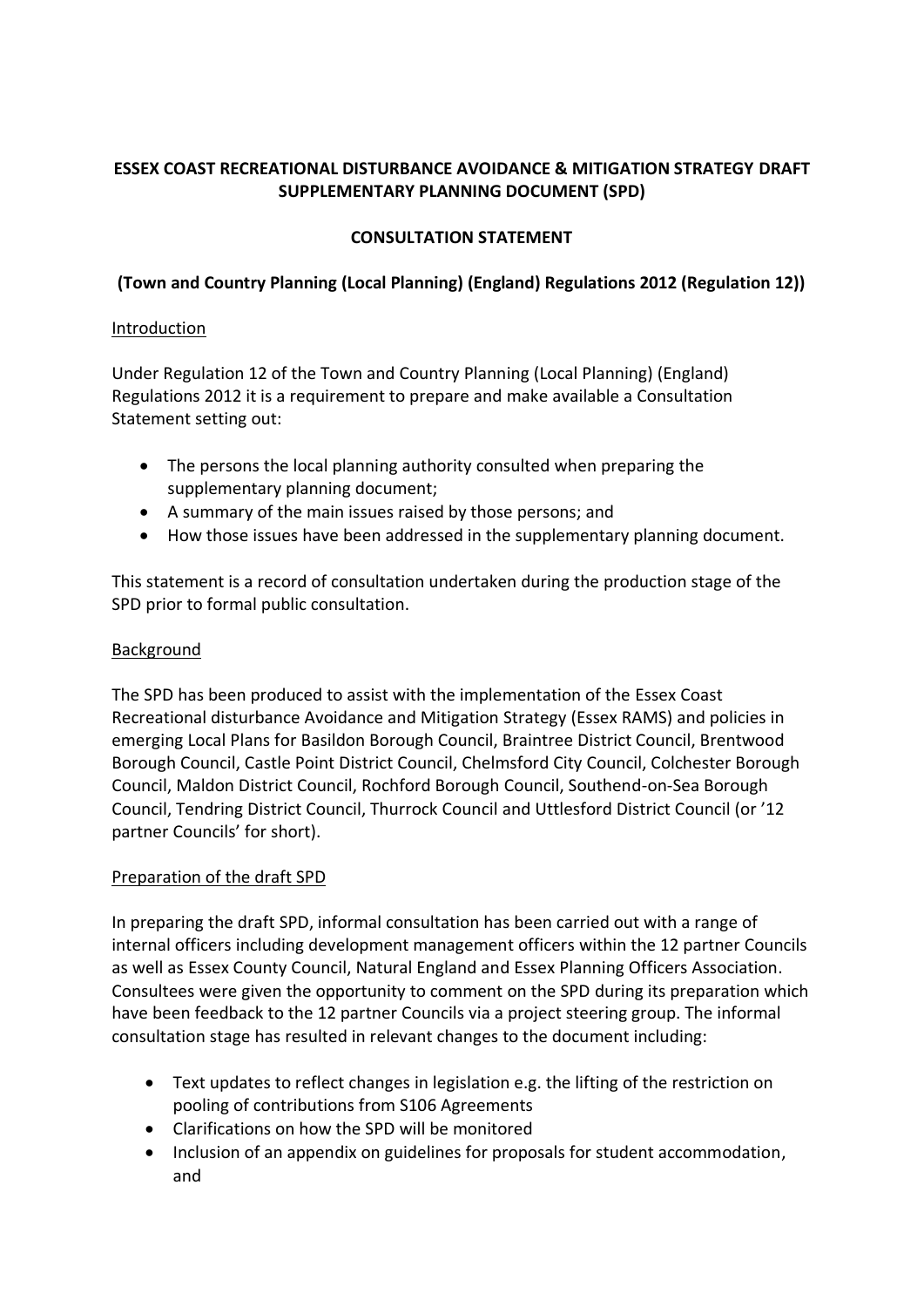• Changes to reflect the inclusion of Uttlesford District Council into the project.

A number of other minor editorial and presentational changes have also been made to help with the navigation of the SPD.

#### Consultation

The consultation will run from **Friday 10 January 2020 until 5pm on Friday 21st February 2020**. It will be undertaken jointly by all 12 partner Councils and hosted by Essex County Council.

The 12 partner Councils will issue their own consultation notifications in accordance with the Town and Country Planning (Local Planning) (England) Regulations 2012 (as amended). This will include email/letter notifications to statutory bodies including Essex County Council, local Parish and Town Councils and Government bodies such as Natural England and the Environment Agency. Also, the 12 partner councils will alert relevant organisations/individuals on their Local Plan/SPD consultation mailing lists.

Additional consultation and engagement activities will also be undertaken by one or more of the 12 partner councils in line with commitments in their adopted Statement of Community Involvement (SCI). These will include placing a public notice in the local press, publishing a statement of representations advising where and when comments may be made and alerting people to the consultation through their council webpages.

From Friday 10<sup>th</sup> January 2020, the draft SPD will be made available online at:

#### <https://consultations.essex.gov.uk/place-services/the-essex-coast-rams-spd>

Paper copies of the Essex Coast RAMS draft SPD will also be available for inspection during normal opening hours from the 12 partner Council main offices and from specific local libraries.

Comments can be made in the following ways:

Online:<https://consultations.essex.gov.uk/place-services/the-essex-coast-rams-spd> By email: [ecology.placeservices@essex.gov.uk](mailto:ecology.placeservices@essex.gov.uk) By post: Place Services, Essex County Council, County Hall, Chelmsford, Essex, CM1 1QH By returning a specially designed response form available at <https://consultations.essex.gov.uk/place-services/the-essex-coast-rams-spd>

Further details on how to get involved can be found in the Statement of Representations available at<https://consultations.essex.gov.uk/place-services/the-essex-coast-rams-spd>

#### Next steps